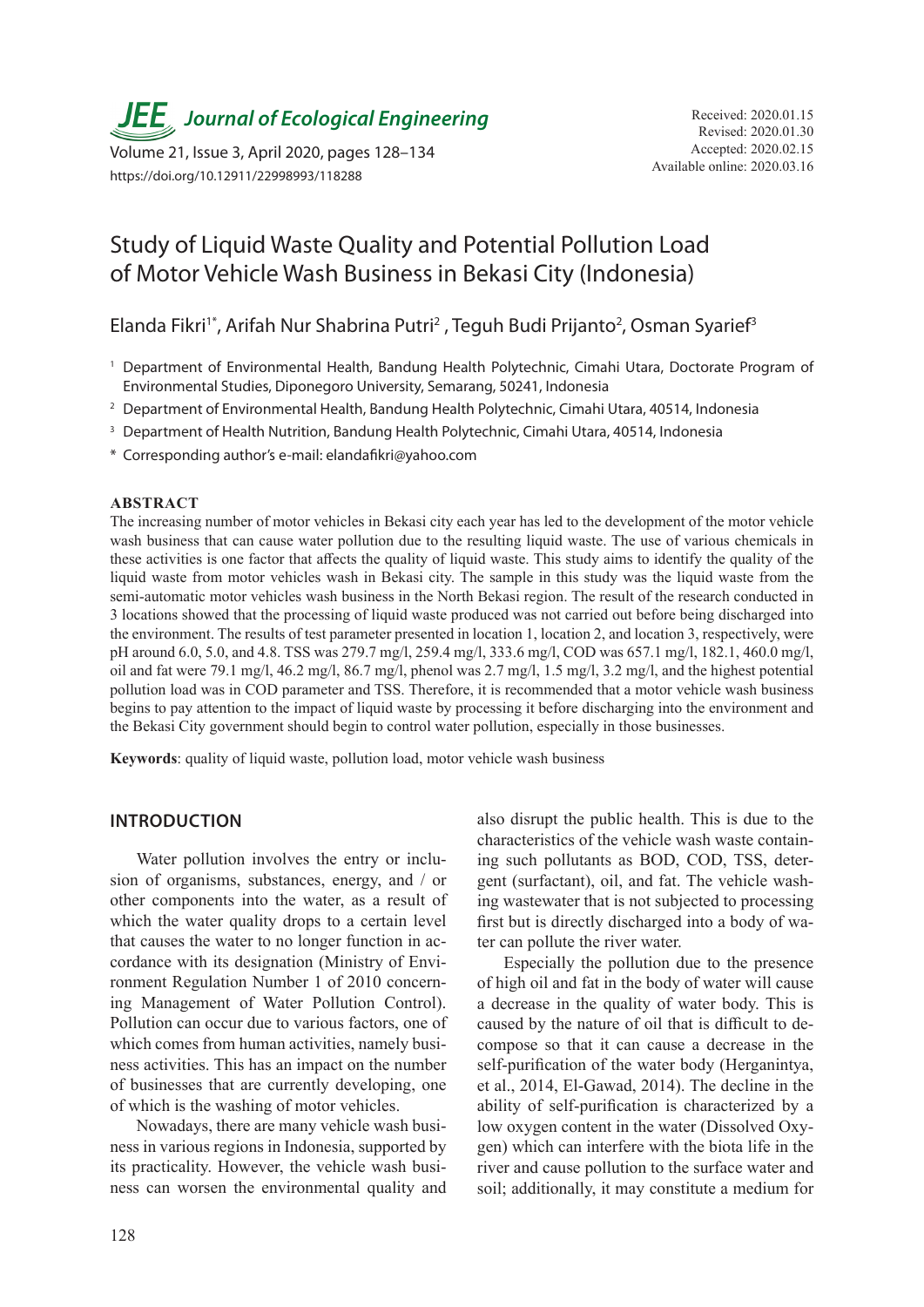the proliferation of pathogenic microorganisms and vector carrying disease. In addition, the composition of oil and fat also contains many harmful ingredients (such as phenols and polyaromatic hydrocarbons) that are carcinogenic to humans (Lau W, et al., 2013; Kwach, et al., 2009 in Ibrahim and Hashim, 2018).

The vehicle wash businesses in Indonesia still do not process their laundry waste before discharging it into a water body. On the basis of the research conducted by Herganintya, et al. (2014), the oil and fat content in car wash liquid waste was 36 mg/L, and COD 700 mg/L, the study by Setiawan and Situmorang (2017) conducted in Karawang Regency indicated the values from  $86 - 159$  mg/L and COD 87.54 mg/L, and the research conducted by Pranoto (2017) in Yogyakarta showed the value of oil and fat was 51 mg/L and COD was 425 mg/L. In turn, Evy et al. (2013) carried out research in Malang and reported that the value of oil and fat was 29.33 mg/L, COD was 549 mg/L, and TSS 272 mg/L which had exceeded the liquid waste quality standard set in Ministry of Environment Regulation Number 5 of 2014 concerning Wastewater Quality Standard which refers to the Wastewater Quality Standards of Businesses and/or Activities that do not have a Defined Wastewater Quality Standard.

The river pollution, especially in the Bekasi City, has become a crucial problem. The rivers in Bekasi are now highly polluted, which is characterized by being covered with white foam, pungent odor, and also blackened dirt; therefore, the source of pollutants in Bekasi is assumed to be domestic waste (60%) and industrial waste (40%) (Putri, 2018).

The Bekasi City is a part of a megapolitan area, namely Mega City Jabodetabek, which is the second largest urban area in Asia after Tokyo Metropolitan City which is 0.35% of the total area in Indonesia and inhabited by 11.3% of Indonesia's population (Pravitasari et al., 2015). The data from Central Statistics Agency in 2018 showed that the population growth rate was 1.47% with population density reaching 13,318 people / km2 . It was projected that the Bekasi City would experience a population explosion up to 3.6 million by the year 2022. The rapid population growth in the Bekasi City will result in changes in patterns and lifestyles, as well as increasingly high standard of living with increasing demand for goods and services. The need for motor vehicle wash business is no exception.

On the basis of the data of Central Statistics Agency (2016), the number of private two and four-wheeled vehicles in the Bekasi City reached 1,572,922 vehicles, with 1,259,146 motorcycles and 313,776 cars. Therefore, the vehicle wash business in Bekasi city can potentially pollute the environment.

This study aims to identify the existing condition of liquid waste treatment and the quality of liquid waste in terms of pH, COD, TSS, oil, fat, and phenol, also potential pollution load from COD, TSS, oil, fat, and phenol parameters of the wash business in the Bekasi City.

# **MATERIALS AND METHODS**

The type of conducted research was descriptive. The research was carried out in 3 vehicle wash business locations in North Bekasi Subdistrict in May 2019. The population was divided into two types, which were the population of locations, namely all motorbike wash locations in the Bekasi City, and environmental population, namely all liquid waste of motor vehicle wash business in the Bekasi city.

The location sample in this study was a semiautomatic type vehicle wash business. The sampling technique used was purposive sampling. The environmental samples in this study comprised the liquid waste from the semi-automatic motor vehicle wash activities, with a total sample of 3 liters from each location. The sampling method used was composite sampling based on the solid time of wash business.

The data was processed using a computer, and was analyzed with the information obtained from observations and related theories and also analyzed by comparing the quality standard of Ministry of Environment Regulation Number 5 of 2014 concerning the Wastewater Quality Standards that refer to Wastewater Quality Standards Businesses and/or activities that do not yet have a defined liquid waste quality standard.

# **RESULTS AND DISCUSSION**

# **Existing condition for liquid waste management of motor vehicle wash**

The existing condition in 3 business locations for washing motor vehicles is that the liquid waste produced is not processed first but directly discharged into rivers and sewers around the wash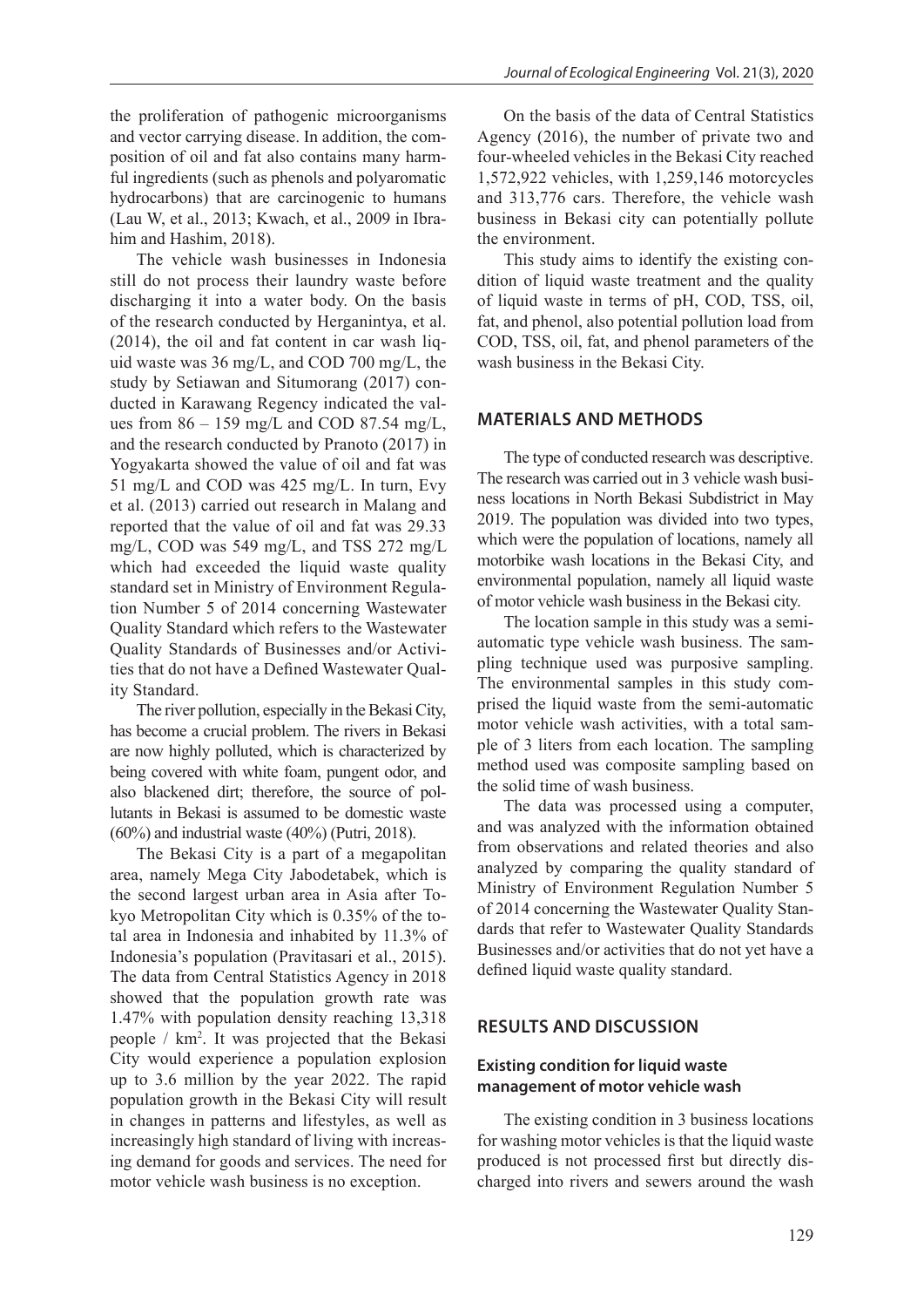

**Fig. 1.** Sampling of waste water to prevent aeration

business. The liquid waste produced from the three locations can be visually seen as it is colored, smelling, foaming, as well as there are films or layers of oil and fat that can potentially pollute the river water and groundwater indirectly.

On the basis of these conditions, the liquid waste treatment activities need to be carried out. The wastewater treatment activities aim to eliminate the pollutant parameters that exist in liquid waste to the extent permitted to be discharged into water body in accordance with the standard requirements. The liquid waste treatment processes can be divided into primary processing (primary treatment), secondary processing (secondary treatment), and tertiary processing or further processing (Said, 2017).

## **Quality of motor vehicle wash liquid waste**

#### *pH Level*

On the basis of Table 1, it can be seen that the pH level in the liquid waste of motor



**Fig. 2.** Treatment of samples (stored in cool boxes with ice packs)

vehicles wash business in location 1 is 6.0, location 2 is 5.0, and location 3 is 4.8, i.e. the liquid waste has acidic pH. When compared with the Republic of Indonesia Ministry of Environment Regulation Number 5 of 2014 concerning the Wastewater Quality Standards where the value of the standard pH level is 6–9, it can be said that location 1 has fulfilled the requirements while locations 2 and 3 do not meet the requirements.

This can be ascertained because of the use of shampoo, soap, or detergent in the washing process where builders increase the efficiency of surfactants by creating appropriate acidity conditions so that the washing process can take place properly by dispersing and suspending impurities (Minaqua, 2016).

The impact of an abnormal pH level will change the pH of the water, which will further disrupt the life of microorganisms in the water (Nadhiroh, 2014).



**Fig. 3.** Washing process using high pressure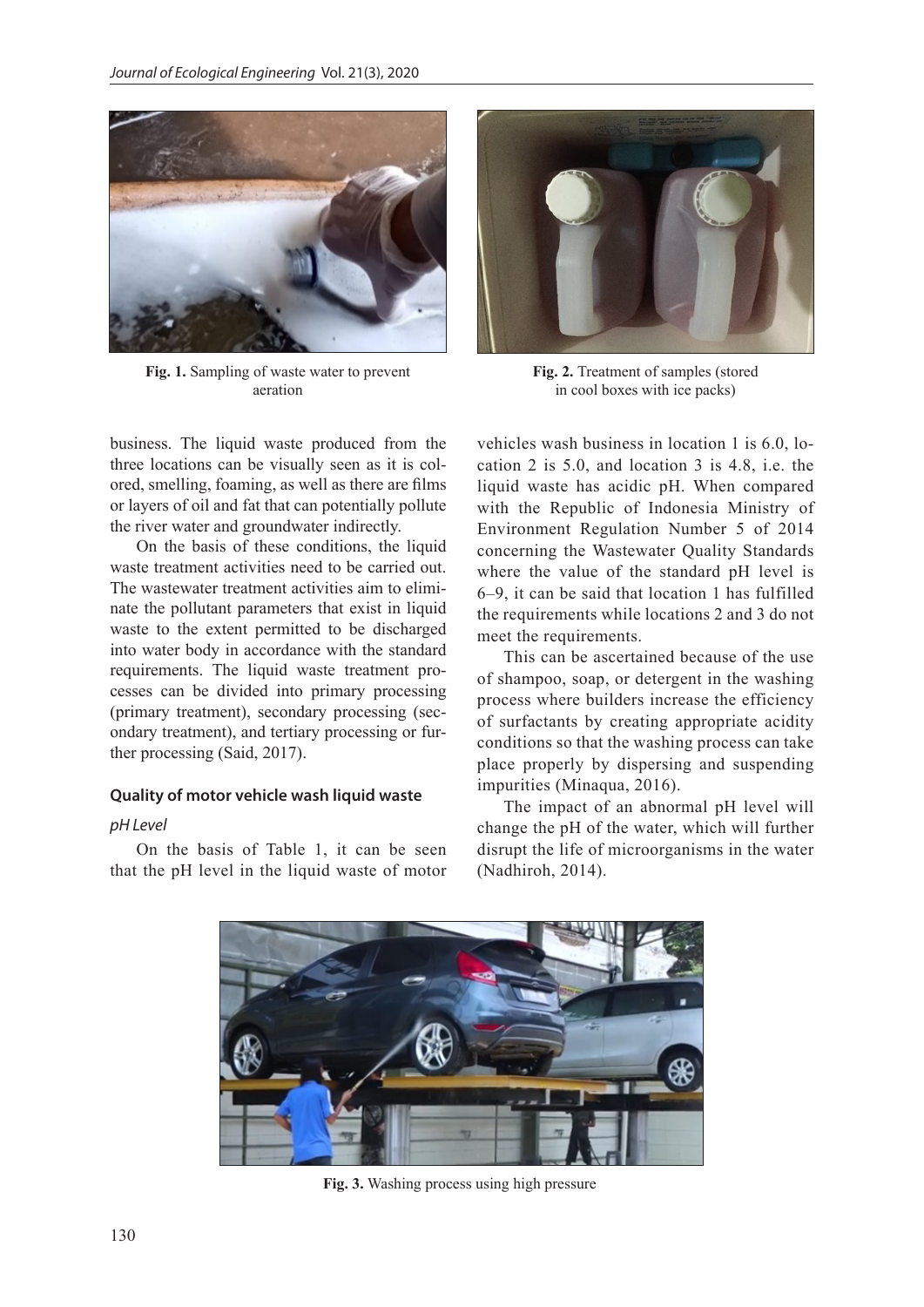

**Fig. 4.** The process of giving detergents

**Table 1.** pH level of motor vehicle liquid waste

| Location   | pH level | Raw quality | Note        | Analysis method  |
|------------|----------|-------------|-------------|------------------|
| Location 1 | 6.0      | $6 - 9$     | Qualified   |                  |
| Location 2 | 5.0      | $6 - 9$     | Unqualified | SNI 6989.73:2009 |
| Location 3 | 4.8      | $6 - 9$     | Unqualified |                  |

## *Debit*

On the basis of Table 2, it can be seen that the highest liquid waste discharge produced by the motor vehicle wash business is at location 1 which is 28.5 ml/sec and the lowest liquid waste discharge that is produced is at location 3.

#### *Total Suspended Solid (TSS)*

Table 3 indicates that the highest TSS value contained in the liquid waste from the motor vehicle wash business is at location 2, which is 359.4 mg/L. When compared with the wastewater quality standards according to RI Ministry of Environment Regulation Number 5

**Table 2.** Debit data of liquid waste from the motor vehicles wash business in Bekasi City in 2019

| Location    | Debit $(m^3/\text{second})$ |  |
|-------------|-----------------------------|--|
| Location 1  | $28.5 \times 10^{-6}$       |  |
| 1 ocation 2 | $28.0 \times 10^{-6}$       |  |
| Location 3  | $27.6 \times 10^{-6}$       |  |

of 2014 concerning Wastewater Quality Standards which is 200 mg/L, it can be concluded that the TSS content in liquid waste in the motor vehicles wash business has exceeded the limit. The TSS content in the three locations can be affected because the impurities contained in the vehicle are carried along during washing.

According to Phungula (2016), there were several pollutants attached to motor vehicles which were classified into 3 types, the first one was traffic pollutants including dust, heavy metal particles, oil and fat, brake pads, the second one was environmental factors including dirt due to the road condition used by vehicles, the third one was vehicle wash chemicals such as detergent and vehicle shampoo.

It is also supported by high-pressure washing equipment that is able to completely clean the surface of the vehicle. In addition, the use of shampoo, soap, or detergent in washing also affects the presence of the TSS content. This is in line with the research conducted by Hashim and Ibrahim (2018) in Malaysia, where the motor

**Table 3.** TSS content data of liquid waste from motor vehicles wash business in Bekasi City in 2019

| Location   | TSS (mg/L) | Raw quality (mg/L) | Note        | Analysis method                     |
|------------|------------|--------------------|-------------|-------------------------------------|
| Location 1 | 279.7      | 200                | Ungualified |                                     |
| Location 2 | 359.4      | 200                | Ungualified | APHA Section 2540 D<br>23rd Ed 2017 |
| Location 3 | 333,6      | 200                | Ungualified |                                     |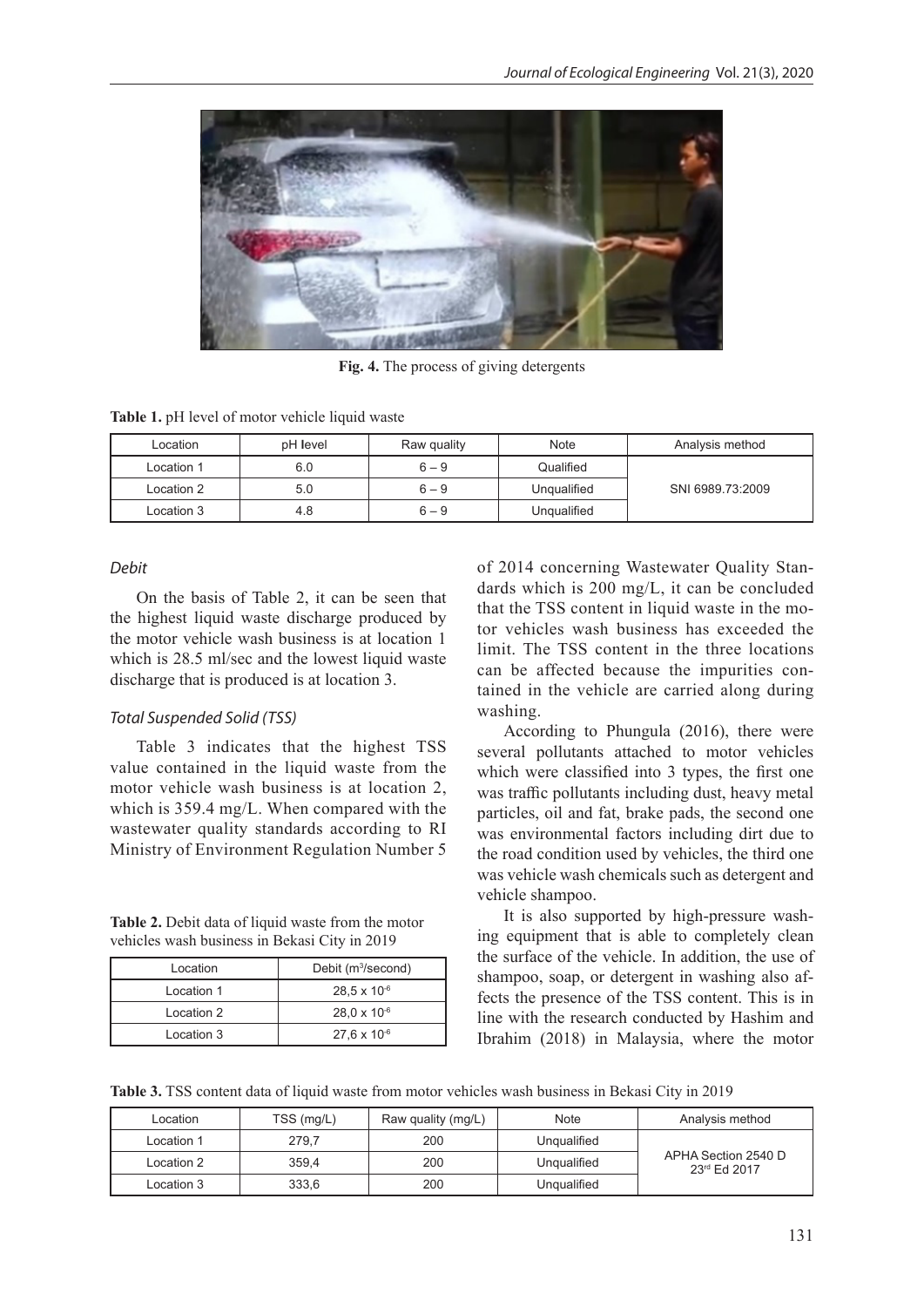vehicles wash business using high pressure washing equipment produced liquid waste with a TSS content of 392 mg/L.

The impact of the TSS content could affect the condition of waters because high concentration could interfere with life in the water which blocked sunlight which helped plants to carry out photosynthesis (Ningrum, 2019)

# *Chemical Oxygen Demand (COD)*

On the basis of Table 4 above, it can be seen that the highest COD content in the liquid waste from motor vehicles wash business is at location 1 which is equal to 657.1 mg/L. When compared with the value of the wastewater quality standards according to RI Ministry of Environment Regulation Number 5 of 2014 concerning Wastewater Quality Standards for COD parameters of 100 mg/L, the third liquid waste of the vehicle wash business has exceeded the standards set or can be said to be ineligible.

The COD content is influenced by the chemicals found in shampoo, soap, or detergent used in the washing process. The ingredients contained in shampoo, soap, or detergent in all three wash businesses of detergent motor vehicles with an active ingredient, namely anionic surfactant.

In general, a detergent is composed of three components, namely surfactant (as a base material) of 20-30%, builders (phosphate compounds) of 70-80%, and additives (bleach and fragrance) which are relatively small, namely 2-8%. The phosphate content or Sodium Tripolyphosphate (STTP) in shampoo, soap, or detergent can stimulate the growth of water weeds. The growth of water weeds will cause an increase in phosphate decomposition, and an inhibition of the exchange of oxygen in water so that dissolved oxygen level in water is low (Kirk and Othmer, 1982 in Yuliani, et al. 2015).

The difference in the COD content in the liquid waste produced by the three motor vehicles wash business activities is likely to occur due to the amount of shampoo, soap, or detergent used differently such as the dosage of use.

The impact of the COD content directly discharged into a body of water will reduce dissolved oxygen in water, can threaten the extinction of organisms in the water, and can also lead to the emergence of anaerobic conditions, namely foul odors and aesthetic problems (Ningrum, 2018). In addition, according to Wibowo (2013), the water quality also affects health, given the nature of water which is easily contaminated by various microorganisms and is very easy to dissolve various materials. The condition of the water nature makes it a medium for easily channeling or spreading disease.

# *Oil and Fat*

Table 5 indicates that the highest oil and fat content in the motor vehicles wash business at location 3 is 86.7 mg/L. When compared with the quality standard according to RI Ministry of Environment Regulation Number 5 of 2014 concerning Wastewater Quality Standards for oil and fat parameters, which is 10 mg/L, the oil and fat content in the liquid waste from the motor vehicles wash business has exceeded the standard set, namely 5 mg/l.

The presence of oil and fat content in liquid waste resulted from the use of detergent or soap in washing motor vehicles can clean the presence of oil and fat. According to Khanmohammadi et al. (2007) in Puspitasari, et al. (2013), the active ingredients of shampoo, soap, or detergent were surfactants which could increase the water wetting so that fatty impurities could be moistened and lifted.

The washing activities on vehicle engines may remove the oil attached to the equipment

| Location   | $COD$ (mg/L) | Raw quality (mg/L) | Note        | Analysis method  |
|------------|--------------|--------------------|-------------|------------------|
| Location 1 | 657.1        | 100                | Unqualified |                  |
| Location 2 | 182,1        | 100                | Unqualified | SNI 6989.73-2009 |
| Location 3 | 460,0        | 100                | Unqualified |                  |

**Table 4.** COD content data of liquid waste from motor vehicles wash business in Bekasi City in 2019

| Location   | Oil and $fat$ (mg/L) | Raw quality (mg/L) | Note        | Analysis method                                 |
|------------|----------------------|--------------------|-------------|-------------------------------------------------|
| Location 1 | 79.1                 |                    | Unqualified |                                                 |
| Location 2 | 46,2                 |                    | Unqualified | APHA Section 5520 oil & fat F I<br>23rd Ed 2017 |
| Location 3 | 86,7                 |                    | Unqualified |                                                 |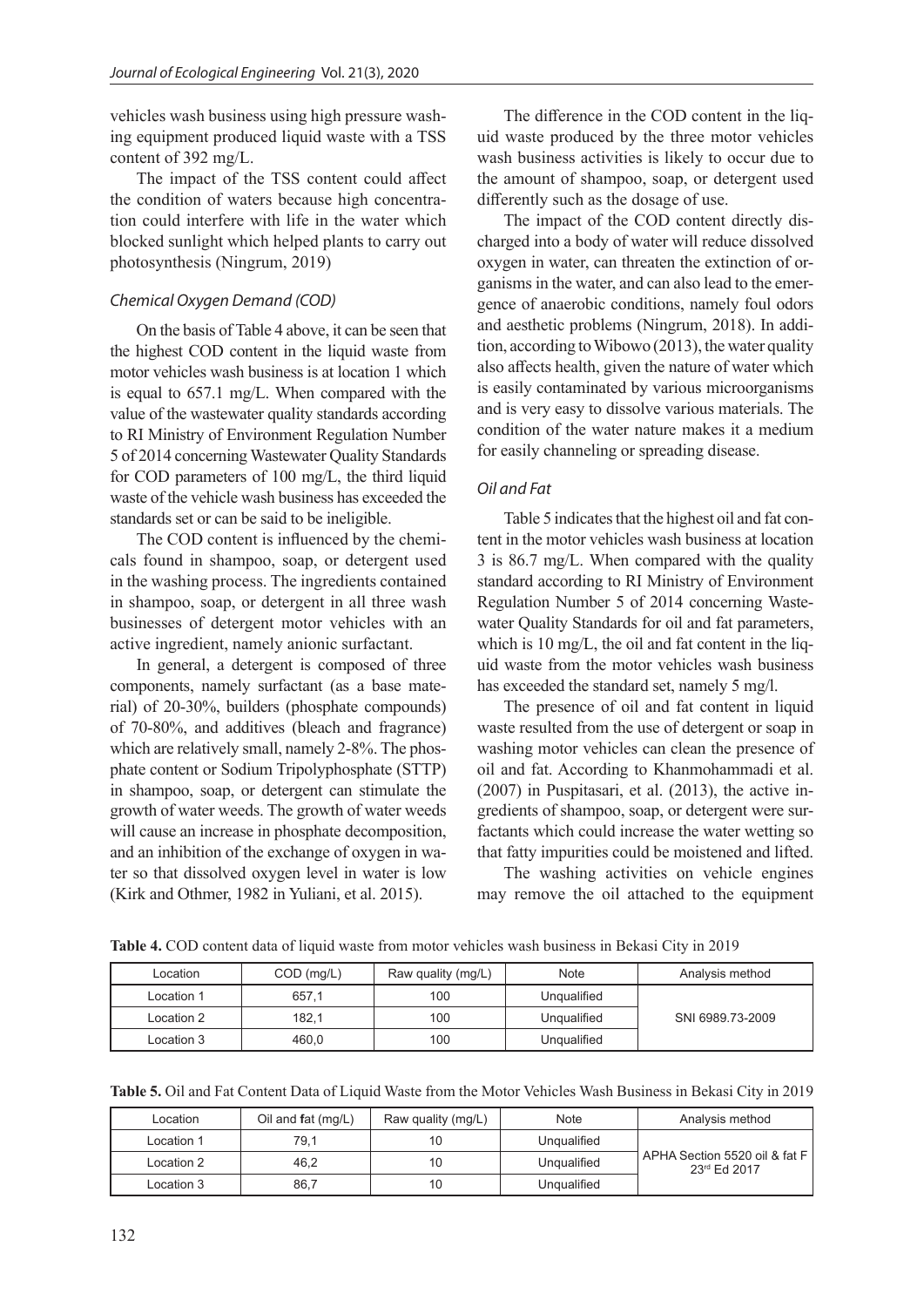when being cleaned or a leak of gasoline. This is in line with the research conducted by Pranoto in 2017 where the engine cleaning activities on vehicles caused the presence of oil and grease in the liquid waste from the motor vehicle wash.

# *Phenol*

Table 6 shows that the highest phenol content is in liquid waste. The third location of vehicle wash business is 3.2 mg/L. If compared with related regulations, namely with Republic of Indonesia Ministry of Environment Regulation Number 5 of 2014 concerning Wastewater Quality Standards for the phenol parameter, which is 0.5 mg/L, it can be seen that the phenol content of the three motor vehicle wash businesses has exceeded the existing quality standard or is ineligible.

The presence of the phenol content in the liquid waste from motor vehicle wash business is influenced by oil and fat content. According to Kwach et al. (2009), the content of oil and fat is complex and can also contain many hazardous substances (such as phenols and polyaromatic hydrocarbons). It can be said that the phenol content is related to the presence of oil and fat and it can be seen also that location 3 is the location where the liquid waste contains the highest phenol which is 3.2 mg/L. Location 3 is also the location with the highest oil and fat content among other locations.

The impact of the phenol content on a water body will cause unpleasant taste and smell, and at certain concentration values, it can cause the death of aquatic organisms because it is classified as dangerous, corrosive, and toxic. (Ariyani, 2011). In addition, the effect of phenol on humans can cause irritation to the eyes, nose, and throat. Phenol is toxic to the respiratory system and can cause damage to the nervous system tissue if it is consumed or continuously inhaled (Faisal and Saksono, 2013)

## **Potential Pollution Load**

On the basis of the Regulation of Ministry of Environment Number 1 of 2010 concerning Management of Water Pollution Control, it is stated that the water pollution load is the amount of a pollutant contained in wastewater.

The wastewater is discharged directly into Bekasi river and for locations 2 and 3 indirectly also flowed into Bekasi riverł therefore, it can potentially reduce the River Pollution Load Capacity of the Bekasi City which will reduce the water quality disturbing the function of the ecosystem. Pollution of rivers also has the potential to pollute groundwater. Groundwater can be either deep well water or shallow well water (Ningrum, 2018).

Table 7 shows that the highest potential pollution load in liquid waste is at the first location of the vehicle wash business; it corresponds to the chemical oxygen demand (COD) parameter, which is 1.6 kg/day. At location 2, the highest potential pollution load in liquid waste is total suspended solid (TSS) parameter, which is 0.87 kg/day. At location 3, the highest potential pollution load in the liquid waste from the motor vehicle wash business is chemical oxygen demand (COD) parameter which is equal to 1.09 kg/day.

# **CONCLUSION**

The existing condition of the liquid waste treatment of the motor vehicle wash business in 3

| Location   | Phenol (mg/L) | Raw quality (mg/L) | Note        | Analysis method                      |
|------------|---------------|--------------------|-------------|--------------------------------------|
| Location 1 |               | 0,5                | Ungualified |                                      |
| Location 2 | .5            | 0,5                | Ungualified | IKM/7.2.90/MB<br>(Spectrophotometry) |
| Location 3 |               | 0,5                | Ungualified |                                      |

**Table 6.** Phenol content data of liquid waste from motor vehicle wash business in Bekasi City in 2019

**Table 7.** Potential pollution load of liquid waste from motor vehicle wash business at Location 1, Location 2, and Location 3

| Parameter   | Potential Pollution Load (kg/day) |                      |                      |  |
|-------------|-----------------------------------|----------------------|----------------------|--|
|             | Location 1                        | Location 2           | Location 3           |  |
| <b>TSS</b>  | $6.8 \times 10^{-1}$              | $8.7 \times 10^{-1}$ | $7.9 \times 10^{-1}$ |  |
| <b>COD</b>  | 1,6                               | $4.4 \times 10^{-1}$ | 1,09                 |  |
| Oil and Fat | $1.9 \times 10^{-1}$              | $1.1 \times 10^{-1}$ | $2 \times 10^{-1}$   |  |
| Phenol      | $6 \times 10^{-4}$                | $3 \times 10^{-4}$   | $6 \times 10^{-4}$   |  |